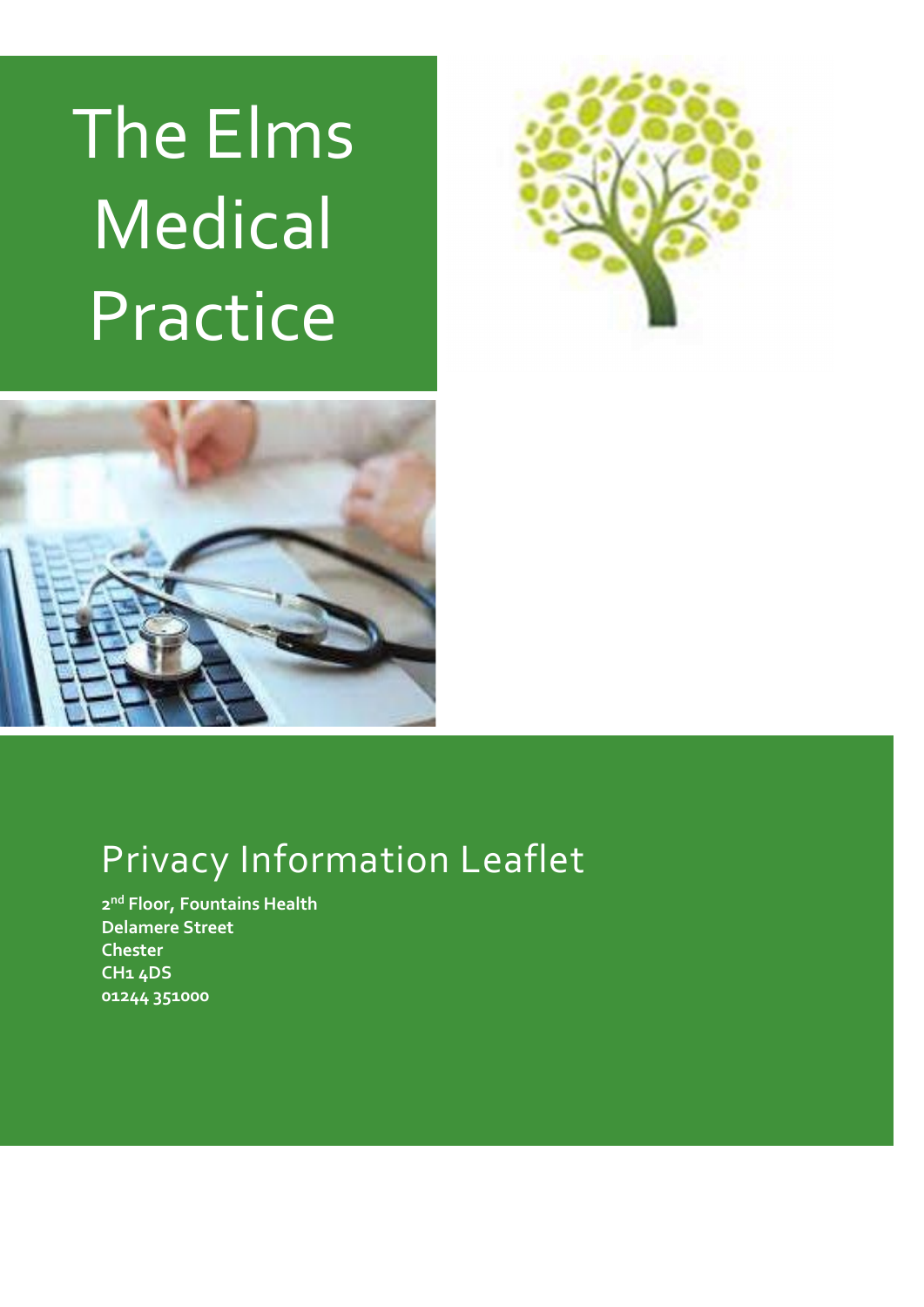# What is a privacy notice?

A privacy notice is a statement that discloses some or all of the ways in which the practice gathers, uses, discloses and manages a patient's data. It fulfils a legal requirement to protect a patient's privacy.

#### Why do we need one?

To ensure compliance with the UK General Data Protection Regulation (UK GDPR), The Elms Medical Practice must ensure that information is provided to patients about how their personal data is processed in a manner which is:

- Concise, transparent, intelligible and easily accessible.
- Written in clear and plain language, particularly if addressed to a child; and
- Free of charge

### What is the GDPR?

The UK GDPR replaces the EU GDPR following Brexit and was previously known as the Data Protection Directive 95/46/EC. GDPR harmonised data privacy laws initially across Europe, but now throughout the UK. It has been incorporated into the Data Protection Act 2018 to reshape the approach to data privacy.

How do we communicate our privacy notice?

At The Elms Medical Practice, the practice privacy notice is displayed on our website, through signage in the waiting room, and in writing during patient registration (by means of this leaflet).

We will:

- Inform patients how their data will be used and for what purpose
- Allow patients to opt out of sharing their data, should they so wish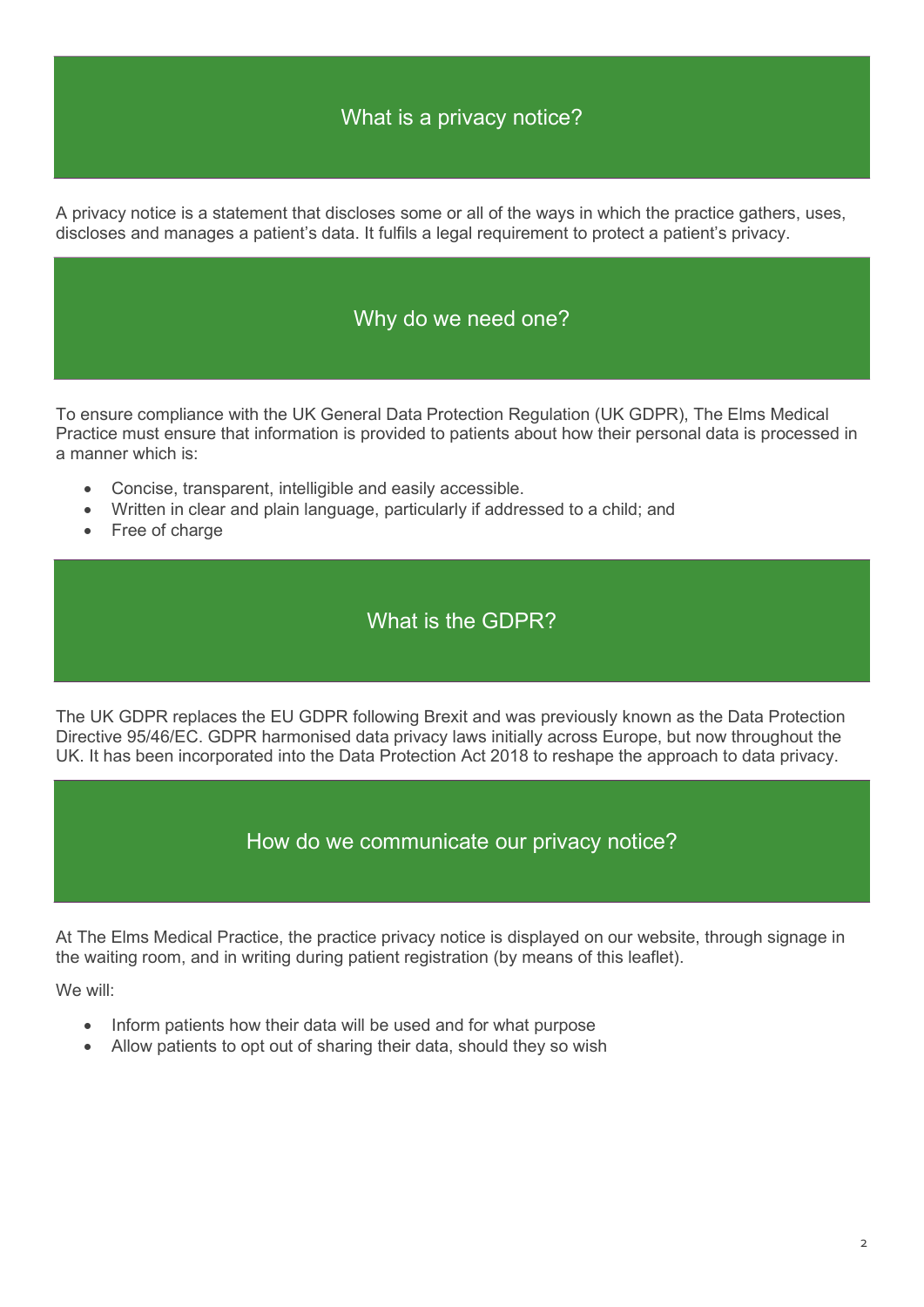# What information do we collect about you?

We will collect information such as personal details, including name, address, next of kin, records of appointments, visits, telephone calls, your health records, treatment and medications, test results, X-rays, etc. and any other relevant information to enable us to deliver effective medical care.

#### How do we use your information?

Your data is collected for the purpose of providing direct patient care; however, we can disclose this information if it is required by law, if you give consent or if it is justified in the public interest. The practice may be requested to support research; however, we will always gain your consent before sharing your information with medical research databases such as the Clinical Practice Research Datalink and QResearch or others when the law allows.

Maintaining confidentiality

We are committed to maintaining confidentiality and protecting the information we hold about you. We adhere to the UK General Data Protection Regulation (UK GDPR), the NHS Codes of Confidentiality and Security, as well as guidance issued by the Information Commissioner's Office (ICO).

#### Risk stratification

Risk stratification is a mechanism used to identify and subsequently manage those patients deemed as being at high risk of requiring urgent or emergency care. Usually this includes patients with long-term conditions, e.g. cancer. Your information is collected by a number of sources, including The Elms Medical Practice; this information is processed electronically and given a risk score which is relayed to your GP who can then decide on any necessary actions to ensure that you receive the most appropriate care.

#### Invoice validation

Your information may be shared if you have received treatment, to determine which Clinical Commissioning Group (CCG) is responsible for paying for your treatment. This information may include your name,